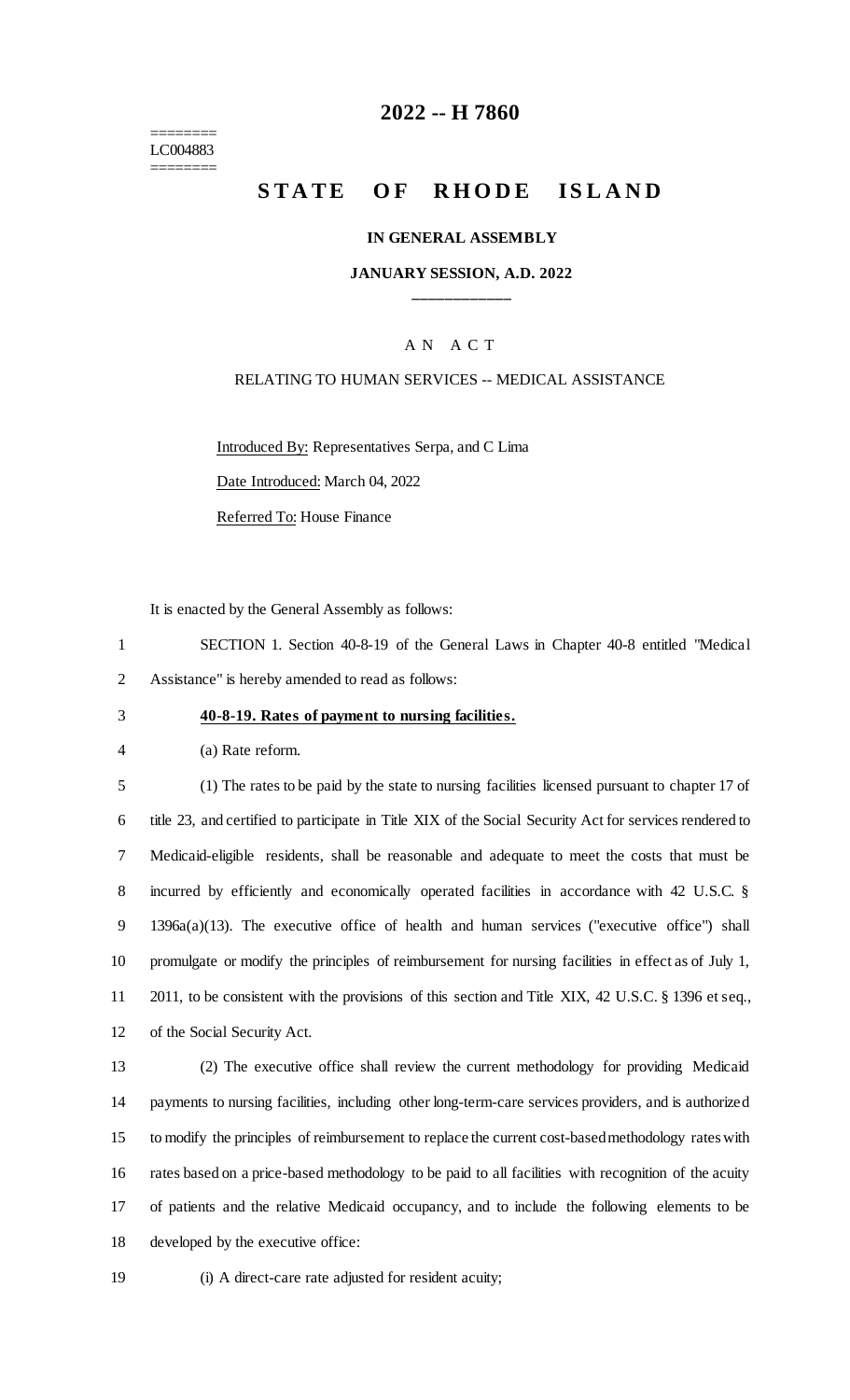(ii) An indirect-care rate comprised of a base per diem for all facilities;

 (iii) A rearray of costs for all facilities every three (3) years beginning October, 2015, that 3 may or may not result in automatic per diem revisions A rearray of costs for all facilities every three (3) years beginning October 2022 utilizing data from the most recent finalized year of facility 5 cost report. The per diem rate components deferred in subsections  $(a)(2)(i)$  and  $(a)(2)(ii)$  of this section shall be adjusted accordingly to reflect changes in direct and indirect care costs since the pervious array;

(iv) Application of a fair-rental value system;

(v) Application of a pass-through system; and

 (vi) Adjustment of rates by the change in a recognized national nursing home inflation index to be applied on October 1 of each year, beginning October 1, 2012. This adjustment will not occur on October 1, 2013, October 1, 2014, or October 1, 2015, but will occur on April 1, 2015. The adjustment of rates will also not occur on October 1, 2017, October 1, 2018, and October 1, 2019. Effective July 1, 2018, rates paid to nursing facilities from the rates approved by the Centers for Medicare and Medicaid Services and in effect on October 1, 2017, both fee-for-service and managed care, will be increased by one and one-half percent (1.5%) and further increased by one percent (1%) on October 1, 2018, and further increased by one percent (1%) on October 1, 2019. In addition to the annual nursing home inflation index adjustment, there shall be a base rate staffing adjustment of one-half percent (0.5%) on October 1, 2021, one percent (1.0%) on October 1, 2022, and one and one-half percent (1.5%) on October 1, 2023. The inflation index shall be applied without regard for the transition factors in subsections (b)(1) and (b)(2). For purposes of October 1, 2016, adjustment only, any rate increase that results from application of the inflation index to subsections (a)(2)(i) and (a)(2)(ii) shall be dedicated to increase compensation for direct-care workers in the following manner: Not less than 85% of this aggregate amount shall be expended to fund an increase in wages, benefits, or related employer costs of direct-care staff of nursing homes. For purposes of this section, direct-care staff shall include registered nurses (RNs), licensed practical nurses (LPNs), certified nursing assistants (CNAs), certified medical technicians, housekeeping staff, laundry staff, dietary staff, or other similar employees providing direct-care services; provided, however, that this definition of direct-care staff shall not include: (i) RNs and LPNs who are classified as "exempt employees" under the federal Fair Labor Standards Act (29 U.S.C. § 201 et seq.); or (ii) CNAs, certified medical technicians, RNs, or LPNs who are contracted, or subcontracted, through a third-party vendor or staffing agency. By July 31, 2017, nursing facilities shall submit to the secretary, or designee, a certification that they have complied with the provisions of this subsection (a)(2)(vi) with respect to the inflation index applied on October 1,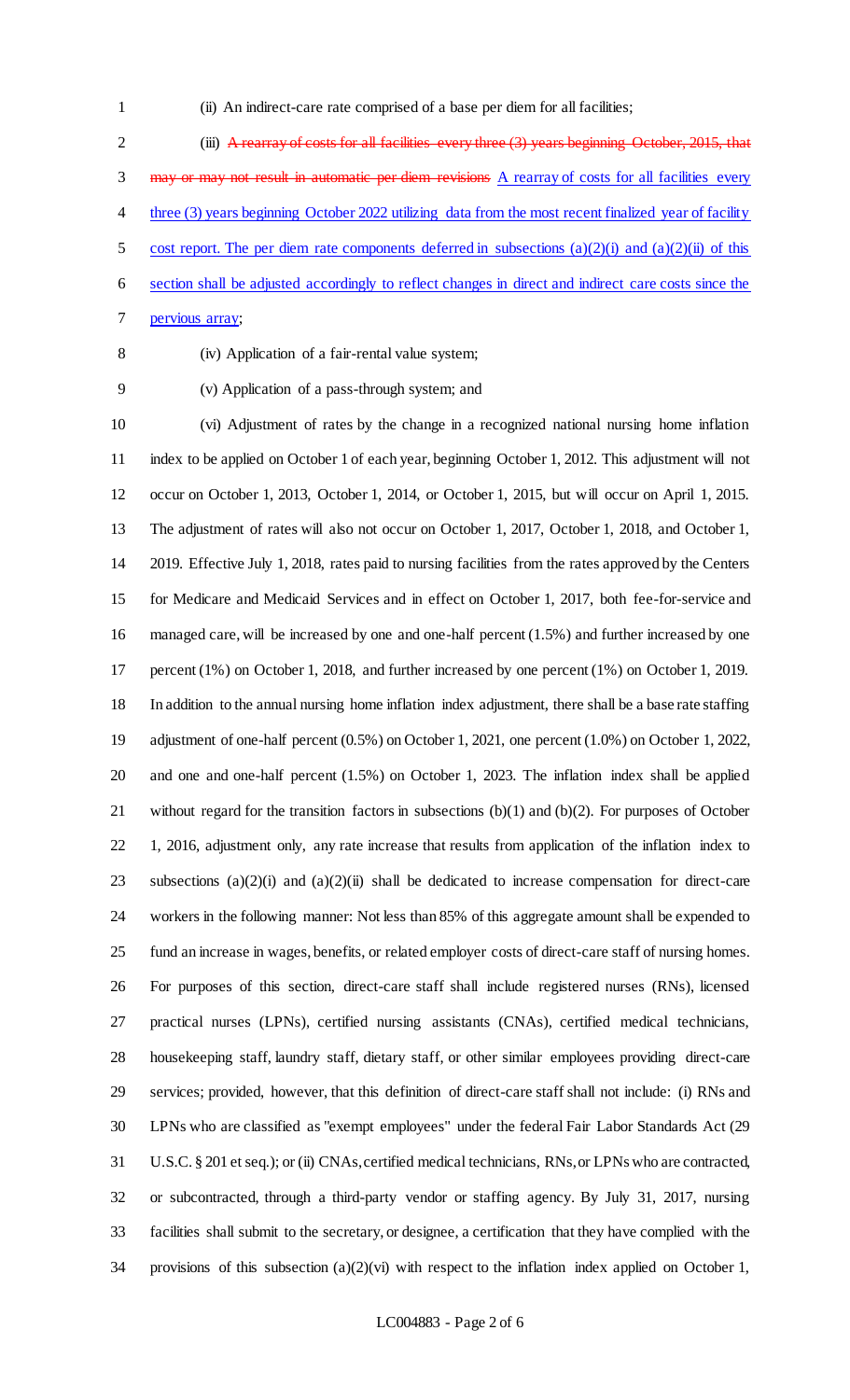2016. Any facility that does not comply with terms of such certification shall be subjected to a clawback, paid by the nursing facility to the state, in the amount of increased reimbursement subject to this provision that was not expended in compliance with that certification.

 (3) Commencing on October 1, 2021, eighty percent (80%) of any rate increase that results 5 from application of the inflation index to subsections  $(a)(2)(i)$  and  $(a)(2)(ii)$  of this section shall be dedicated to increase compensation for all eligible direct-care workers in the following manner on October 1, of each year.

 (i) For purposes of this subsection, compensation increases shall include base salary or hourly wage increases, benefits, other compensation, and associated payroll tax increases for eligible direct-care workers. This application of the inflation index shall apply for Medicaid reimbursement in nursing facilities for both managed care and fee-for-service. For purposes of this subsection, direct-care staff shall include registered nurses (RNs), licensed practical nurses (LPNs), certified nursing assistants (CNAs), certified medication technicians, licensed physical therapists, licensed occupational therapists, licensed speech-language pathologists, mental health workers who are also certified nurse assistants, physical therapist assistants, housekeeping staff, laundry staff, dietary staff or other similar employees providing direct-care services; provided, however that this definition of direct-care staff shall not include:

 (A) RNs and LPNs who are classified as "exempt employees" under the federal Fair Labor Standards Act (29 U.S.C. § 201 et seq.); or

 (B) CNAs, certified medication technicians, RNs or LPNs who are contracted or subcontracted through a third-party vendor or staffing agency.

 (4)(i) By July 31, 2021, and July 31 of each year thereafter, nursing facilities shall submit to the secretary or designee a certification that they have complied with the provisions of subsection (a)(3) of this section with respect to the inflation index applied on October 1. The executive office of health and human services (EOHHS) shall create the certification form nursing facilities must complete with information on how each individual eligible employee's compensation increased, including information regarding hourly wages prior to the increase and after the compensation increase, hours paid after the compensation increase, and associated increased payroll taxes. A collective bargaining agreement can be used in lieu of the certification form for represented employees. All data reported on the compliance form is subject to review and audit by EOHHS. The audits may include field or desk audits, and facilities may be required to provide additional supporting documents including, but not limited to, payroll records.

 (ii) Any facility that does not comply with the terms of certification shall be subjected to a clawback and twenty-five percent (25%) penalty of the unspent or impermissibly spent funds, paid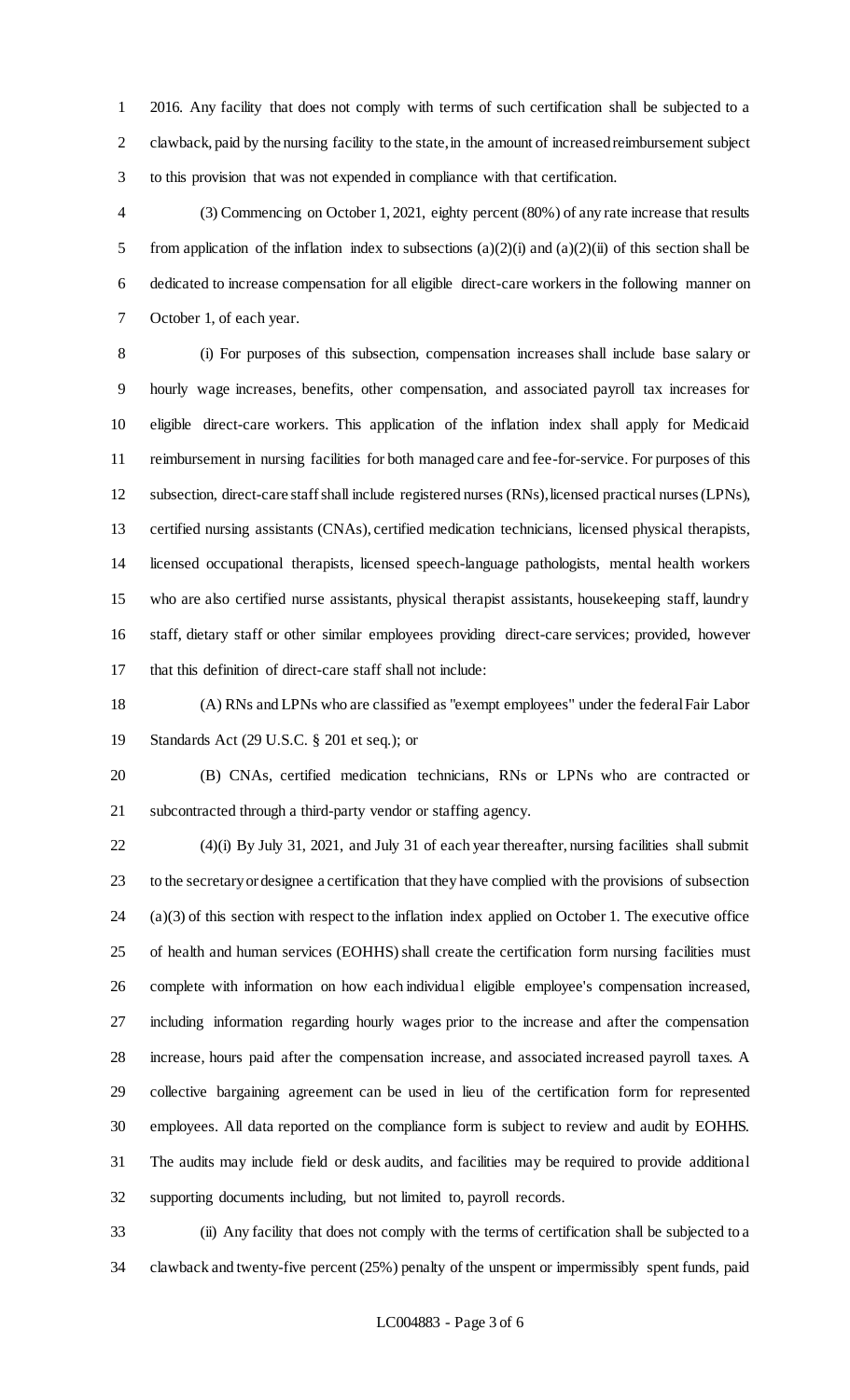by the nursing facility to the state, in the amount of increased reimbursement subject to this provision that was not expended in compliance with that certification.

 (iii) In any calendar year where no inflationary index is applied, eighty percent (80%) of the base rate staffing adjustment in that calendar year pursuant to subsection (a)(2)(vi) of this section shall be dedicated to increase compensation for all eligible direct-care workers in the 6 manner referenced in subsections  $(a)(3)(i)$ ,  $(a)(3)(i)(A)$ , and  $(a)(3)(i)(B)$  of this section.

 (b) Transition to full implementation of rate reform. For no less than four (4) years after the initial application of the price-based methodology described in subsection (a)(2) to payment rates, the executive office of health and human services shall implement a transition plan to moderate the impact of the rate reform on individual nursing facilities. The transition shall include the following components:

 (1) No nursing facility shall receive reimbursement for direct-care costs that is less than the rate of reimbursement for direct-care costs received under the methodology in effect at the time of passage of this act; for the year beginning October 1, 2017, the reimbursement for direct-care costs under this provision will be phased out in twenty-five-percent (25%) increments each year until October 1, 2021, when the reimbursement will no longer be in effect; and

 (2) No facility shall lose or gain more than five dollars (\$5.00) in its total, per diem rate the first year of the transition. An adjustment to the per diem loss or gain may be phased out by twenty- five percent (25%) each year; except, however, for the years beginning October 1, 2015, there shall be no adjustment to the per diem gain or loss, but the phase out shall resume thereafter; and

 (3) The transition plan and/or period may be modified upon full implementation of facility per diem rate increases for quality of care-related measures. Said modifications shall be submitted in a report to the general assembly at least six (6) months prior to implementation.

 (4) Notwithstanding any law to the contrary, for the twelve-month (12) period beginning July 1, 2015, Medicaid payment rates for nursing facilities established pursuant to this section shall not exceed ninety-eight percent (98%) of the rates in effect on April 1, 2015. Consistent with the other provisions of this chapter, nothing in this provision shall require the executive office to restore the rates to those in effect on April 1, 2015, at the end of this twelve-month (12) period.

29 (c) Rearray adjustments. In the event the rearray described in subsection  $(a)(2)(iii)$  of this section is not performed as scheduled, nursing facility per diem rates shall be increased by three percent (3%) effective on the date that the rearray was scheduled to take place, which three percent (3%) increase shall be irrespective of and in addition to any inflation index applied pursuant to 33 subsection  $(a)(2)(vi)$  of this section. (d) Changes to state minimum wage. Notwithstanding any provision in this section to the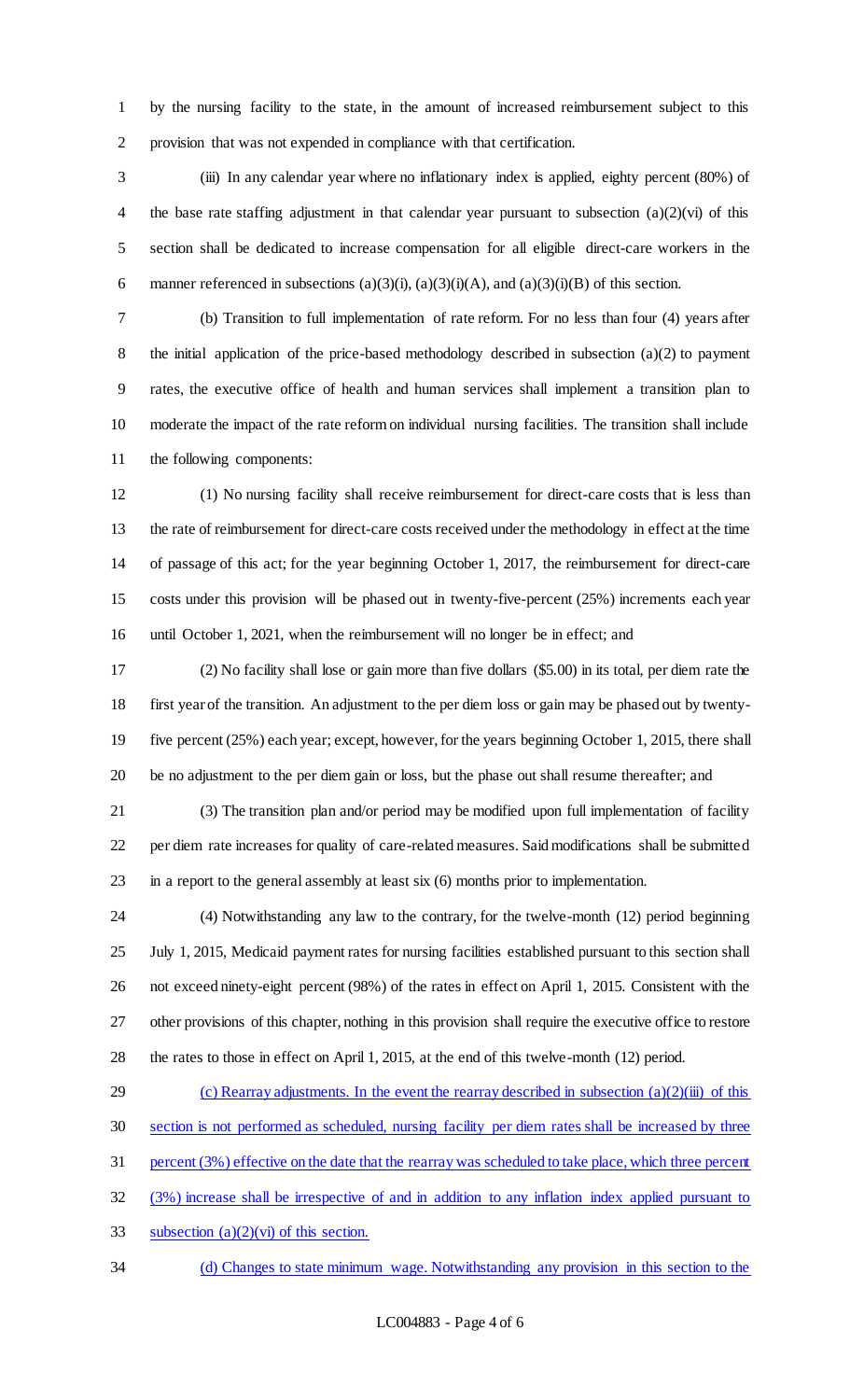- 1 contrary at any time when the state increases the required minimum wage pursuant to § 28-12-3 or
- 2 successor statute, the direct care and indirect care components of the Medicaid rates to be paid by
- 3 the state to nursing facilities under subsections  $(a)(2)(i)$  and  $(a)(2)(ii)$  of this section shall be
- 4 increased by the same percentage by which the minimum wage is increased. Such adjustment shall
- 5 become effective on the date that the minimum wage increase becomes effective, and shall take
- 6 place irrespective of and in addition to any inflation index applied pursuant to subsection  $(a)(2)(vi)$
- 7 of this section.
- 8 SECTION 2. This act shall take effect upon passage.

LC004883 ========

========